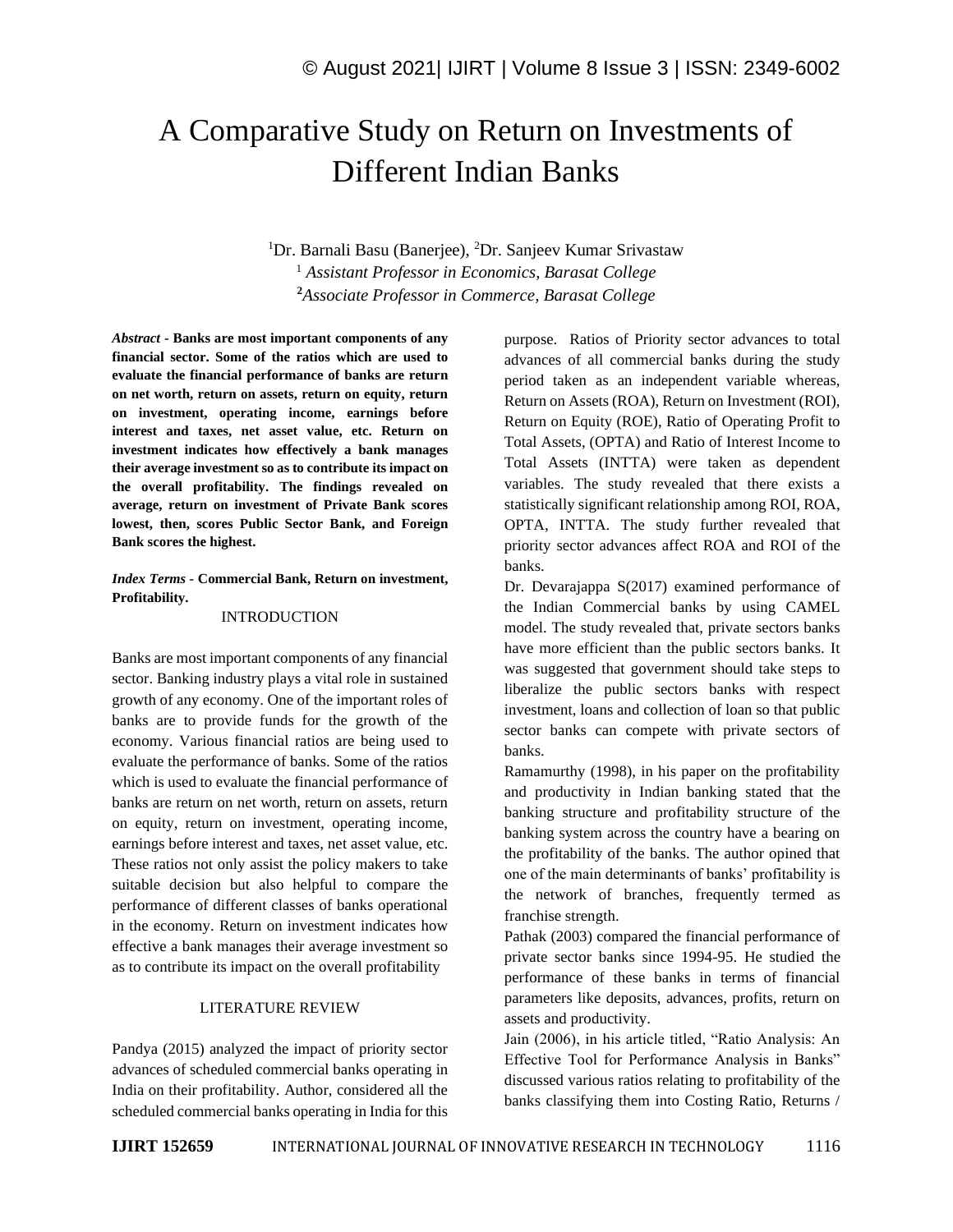Yield Ratio and Spread Ratios. These ratios are used used to make an inter-branch comparison for investigating the strengths and weaknesses of individual banks and to enable them to take planned decisions and initiate necessary corrective actions.

Arora and Kaur (2006) made an attempt to review the performance of banking sector in India during the post-reforms period. For the purpose of investigation, banks have been broadly characterized into four groups, i.e., private sector, foreign banks, nationalized banks, and SBI and its associates. They made a comparative appraisal of banks on the basis of seven key performance measures such as returns on assets (ROA), capital asset, risk weighted ratio, NPA to net advances, business per employee, net profitability ratio, NPA level for a time period of 9 years, i.e., 1996- 2005.

Cheenu Goel and Chitwan Bhutani Rekhi (2013) in their study on "A Comparative Study on the Performance of Selected Public Sector and Private Sector Banks in India" the various indicators are used for measuring productivity of banking sector. Analysis concluded that the new banks are more efficient than the old ones. The performance depends upon ROA, ROE and NIM.

Srivastaw (2013) investigated the performance of select foreign and new private sector banks using certain financial performance indicators. Performance has been compared by dividing total study period into two parts viz. Supra and Umbra periods. The study revealed that performance of banks showed improving trends throughout the study period both in respect of Foreign Banks as well as in respect of New Private Sector Banks.

Jha and Sarangi (2011) analysed the performance of seven public- sector and new private-sector banks, for the year 2009-10. They used three sets of ratios, operating performance ratios, financial ratios, and efficiency ratios. In all, eleven ratios were used. They arranged the banks in their descending border of performance as Axis Bank, BOI, PNB, SBI, IDBI, and HDFC.

## OBJECTIVES

We want to compare the performances of three different banks, public sector, private sector and foreign bank. There are many indicators for accomplishing such comparison. We choose an important indicator i.e., return on bank's investment. We are particularly interested in the return on investment for different banks. Our objectives are:

- 1. To determine whether public sector bank or private bank has higher test scores on average.
- 2. To determine whether private bank or foreign bank has higher test scores on average
- 3. To find out the difference between the paired population mean of return on investment of public sector bank and private bank.
- 4. To find out the difference between the paired population mean of return on investment of private bank and foreign bank.
- 5. To compare the difference among each pair of return on investment of public sector bank and private bank
- 6. To compare the difference among each pair of return on investment of private bank and foreign bank.
- 7. Lastly, to rank the return on investment of public sector bank, private bank and foreign bank.

## DATA AND METHODOLOGY

We have taken 15 years data (i.e., from 2004-05 to 2018-2019) of return on investment for three different banks, i.e., public sector bank, private bank, and foreign bank. These data have been published and used for the present analysis. We mainly use SPSS 17 version for this analysis.

The Paired Samples t Test compares two means that are from the same individual, object, or related units. The purpose of the test is to determine whether there is statistical evidence that the mean difference between paired observations on a particular outcome is significantly different from zero. The Paired Samples t Test is a parametric test. The variable used in this test is known as: Dependent variable, or test variable (continuous), measured at two different times or for two related conditions or units. Here return from investment is the test variable. Data of return from investment of three different types of banks i.e Public Sector Bank, Private Bank and Foreign Banks of year 2004-05 to 2018-19 are collected. Now we want to see whether any mean difference between public sector bank private bank and foreign bank exists or not? For this, we pursue the paired t test taking two types of Banks as a pair at a time. Then we want to rank the return on investment from different Banks. For this purpose, we calculate the Cohen's D of each pair to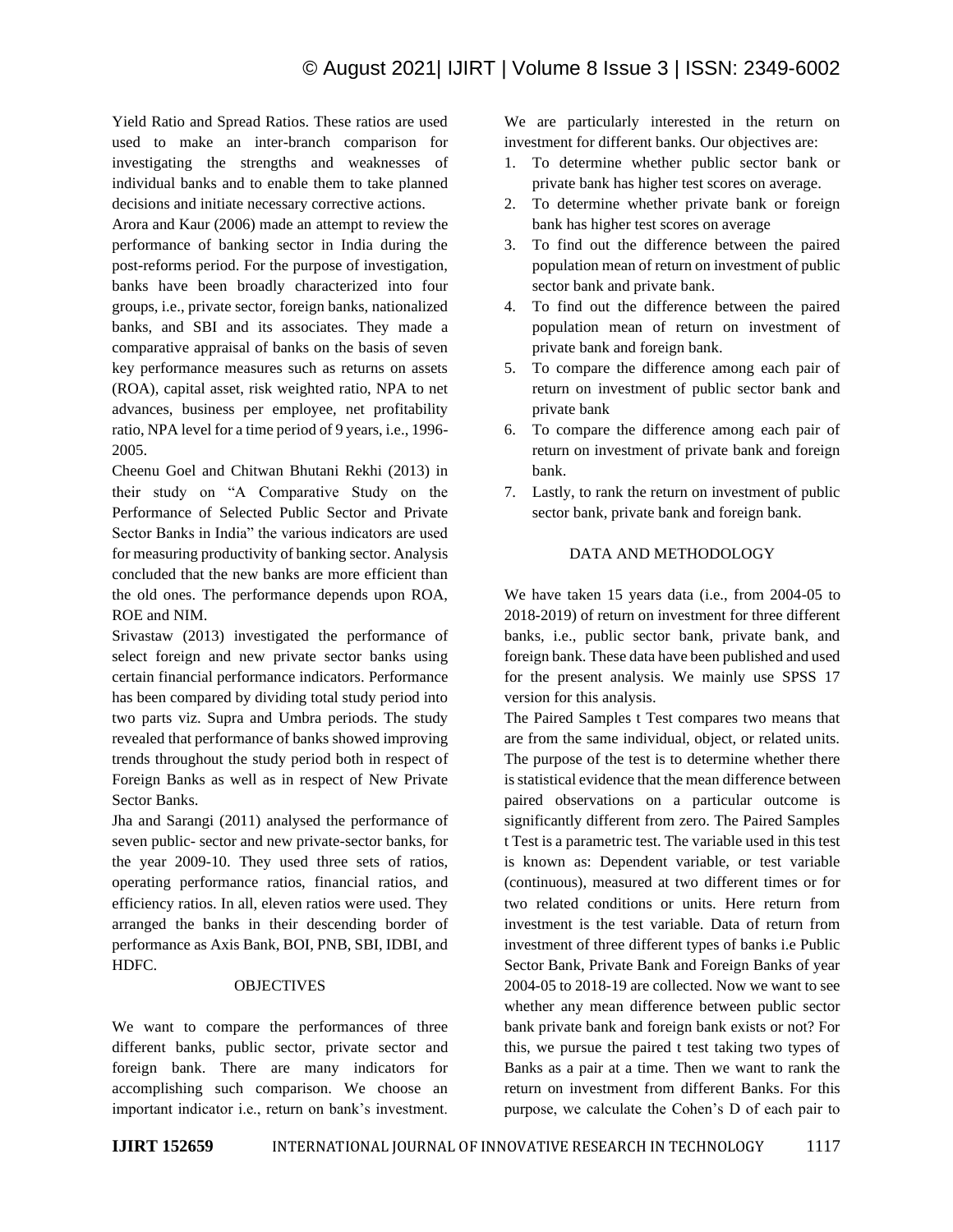compare the difference, so that we can rank the return from investment of different bank.

# ANALYSIS

Paired Samples T-Test Assumptions It requires the same 2 assumptions. These are:

- 1. Independent observations;
- 2. Normality: The difference scores must be normally distributed in the population. Normality is only needed for small sample sizes, say  $N < 25$ or so

## **HYPOTHESES**

The hypotheses can be expressed is the following. Hypothesis 1: H0:  $\mu$ 1 -  $\mu$ 2 = 0 ("the difference between the paired population mean of return on investment of Public Sector Bank and Private bank is equal to 0") H1:  $\mu$ 1 -  $\mu$ 2  $\neq$  0 ("the difference between the paired population mean of return on investment of Public Sector Bank and Private sector bank is equal to 0). Hypothesis 2: H0:  $\mu$ 1 -  $\mu$ 2 = 0 ("the difference between the paired population mean of return on investment of Public Sector Bank and Foreign Bank is equal to 0") H1:  $\mu$ 1 -  $\mu$ 2  $\neq$  0 ("the difference between the paired population mean of return on investment of Public Sector Bank and Foreign Bank is equal to 0).

Hypothesis 3: H0:  $\mu$ 1 -  $\mu$ 2 = 0 ("the difference between the paired population mean of return on investment of Private Bank and Foreign Bank is equal to 0")

H1:  $\mu$ 1 -  $\mu$ 2  $\neq$  0 ("the difference between the paired population mean of return on investment of Private Bank and Foreign Bank is equal to 0).

Our returns on investment of each year data probably hold independent observations: each case holds a separate which didn't interact with the other year. Since we've only  $N = 15$ , we do require the normality assumption. The only way to look into this is actually computing the difference scores between each pair of bank as new variables in our data. We'll do so later on.

#### PROBLEM STATEMENT

The sample dataset has placement test scores for three banks: Suppose we are particularly interested in the return on investment for public sector bank and private bank sections and want to determine whether public sector bank or private bank has higher test scores on average. We could use a paired t test to test if there was a significant difference in the average of the two tests.

There are three tables: Paired Samples Statistics, Paired Samples Correlations, and Paired Samples Test. Paired Samples Statistics gives univariate descriptive statistics (mean, sample size, standard deviation, and standard error) for each variable entered. Notice that the sample size here is 15; this is because the paired t-test can only use cases that have non-missing values for both variables. Paired Samples Correlations shows the bivariate Pearson correlation coefficient (with a two-tailed test of significance) for each pair of variables entered. Paired Samples Test gives the hypothesis test results.

#### PRESENTATION, ANALYSIS AND FINDINGS

Although our primary interest when we run a Paired t Test is finding out if the means of the two variables are significantly different, it's also important to consider how strongly the two variables are associated with one another, especially when the variables being compared are at different time period. SPSS creates 3 output tables when running the test. The Paired Samples Testshows the actual test results.

| Table 1. Paired Samples Statistics |                     |            |    |                        |            |  |  |  |
|------------------------------------|---------------------|------------|----|------------------------|------------|--|--|--|
|                                    |                     | Mean       | IN | Std.<br>Deviation Mean | Std. Error |  |  |  |
| Pair 1                             | <b>ROIPSBNK</b>     | 7.4040 15  |    | .43733                 | .11292     |  |  |  |
|                                    | ROIPVTBNK 6.9413 15 |            |    | .43600                 | .11258     |  |  |  |
| Pair 2                             | <b>ROIPSBNK</b>     | 17.4040 15 |    | .43733                 | .11292     |  |  |  |
|                                    | ROIFRNBNK 7.4473 15 |            |    | .73473                 | .18971     |  |  |  |
| Pair 3                             | ROIPVTBNK 6.9413 15 |            |    | .43600                 | .11258     |  |  |  |
|                                    | ROIFRNBNK 7.4473 15 |            |    | .73473                 | .18971     |  |  |  |

| Table 2. Paired Samples Correlations |     | Correlation Sig. |      |
|--------------------------------------|-----|------------------|------|
| Pair 1 ROIPSBNK<br><b>ROIPVTBNK</b>  | &15 | .194             | .488 |
| Pair 2 ROIPSBNK<br><b>ROIFRNBNK</b>  | &15 | .240             | .388 |
| Pair 3 ROIPVTBNK<br><b>ROIFRNBNK</b> | &15 | .123             | .662 |

#### Interpretation

The Paired Samples Statistics output repeats what we examined before we ran the test. The Paired Samples Correlation table adds the information that return on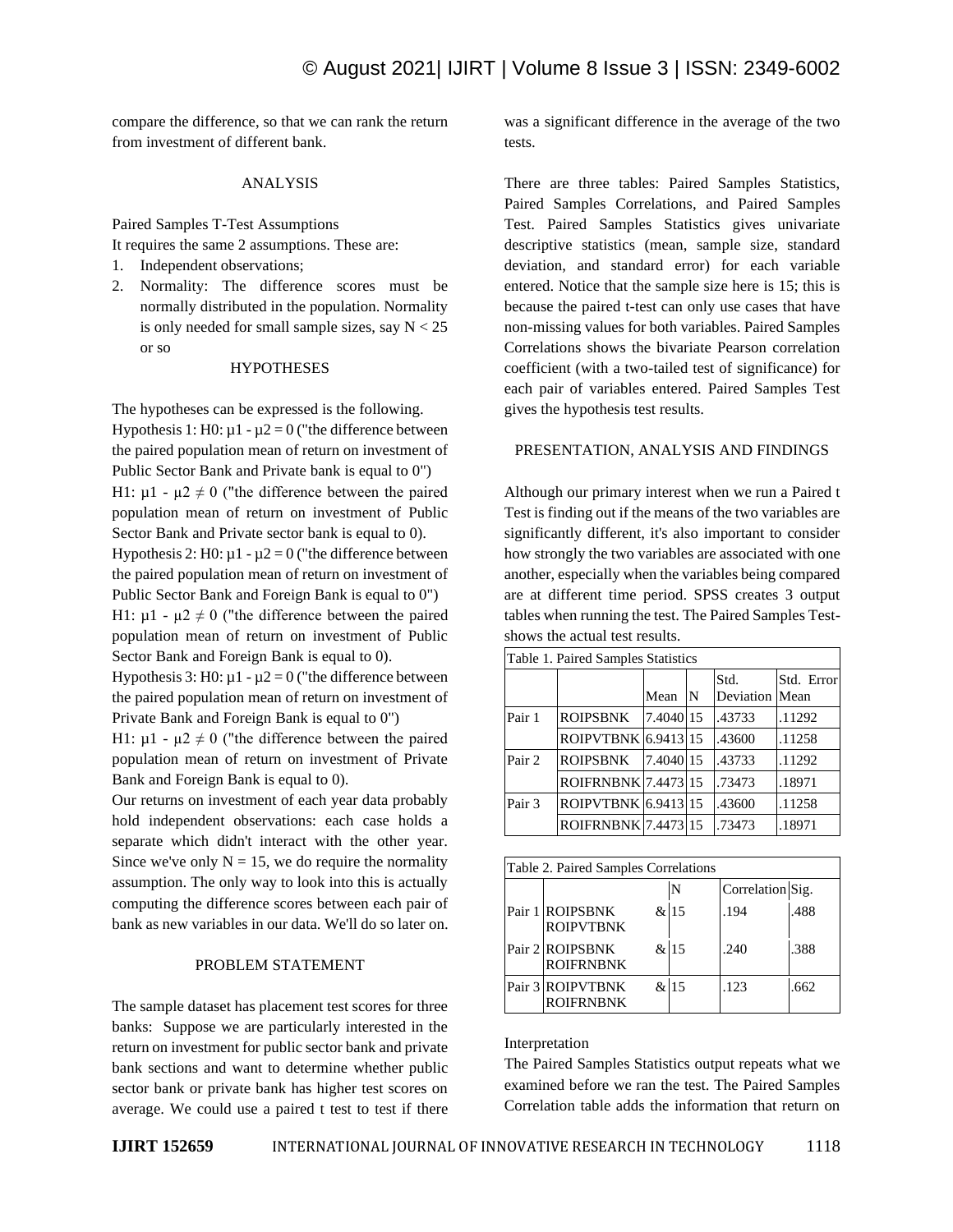investment of Public Sector Bank and Private Bank scores are insignificantly positively correlated  $(r =$ 0.194), return on investment of Public Sector Bank and Foreign Bank scores are insignificantly positively

correlated  $(r = .240)$ , and return on investment of Private Bank and Foreign Bank scores are insignificantly positively correlated  $(r = .123)$ 

| Table 3. Paired Samples Test |                                |                           |        |                                      |                                              |           |         |    |                |           |
|------------------------------|--------------------------------|---------------------------|--------|--------------------------------------|----------------------------------------------|-----------|---------|----|----------------|-----------|
|                              |                                | <b>Paired Differences</b> |        |                                      |                                              |           |         |    |                | Cohen's D |
|                              |                                |                           |        |                                      | 95% Confidence Interval<br>of the Difference |           |         |    | Sig.<br>$(2 -$ |           |
|                              |                                | Mean                      |        | Std. Deviation Std. Error Mean Lower |                                              | Upper     |         | df | tailed)        |           |
| Pair                         | ROIPSBNK-<br><b>ROIPVTBNK</b>  | .46267                    | .55434 | .14313                               | 15568                                        | .76965    | 3.232   | 14 | .006           | .83463    |
| Pair<br>$\overline{2}$       | ROIPSBNK-<br>ROIFRNBNK         | $-.04333$                 | .75930 | .19605                               | -.46382                                      | .37715    | $-.221$ | 14 | .828           | $-.05707$ |
| Pair                         | <b>ROIPVTBNK-</b><br>ROIFRNBNK | $-.50600$                 | .80684 | .20833                               | $-95282$                                     | $-.05918$ | 2.429   | 14 | .029           | $-.62714$ |

Reading from left to right:

- 1. First column: The pair of variables being tested, and the order the subtraction was carried out.
- 2. Mean: The average difference between the two variables.
- 3. Standard deviation: The standard deviation of the difference scores.
- 4. Standard error mean: The standard error (standard deviation divided by the square root of the sample size) used in computing both the test statistic and the upper and lower bounds of the confidence interval.
- 5. t: The test statistic (denoted t) for the paired T test.
- 6. df: The degrees of freedom for this test.
- 7. Sig. (2-tailed): The p-value corresponding to the given test statistic t with degrees of freedom df.

## Interpretation

- 1. SPSS reports the mean and standard deviation of the difference scores for each pair of variables. The mean is the difference between the sample means. It should be close to zero if the population means are equal.
- 2. The mean difference between return on investment of Public Sector Bank and Private Bank scores  $t1(14) = 3.232$ ,  $p=0.006$  is statistically significant at  $\alpha$  = 0.05. This is because 'Sig. (2-tailed)' or  $p > 0.05$ .
- 3. The 95% confidence interval includes zero: a zero mean difference is well within the range of likely population outcomes.
- 4. The second test indicates that the means for return on investment of Private Bank and Foreign Bank scores do not differ statistically significantly,  $t2(14) = -.221$ ,  $p = .828$ . The same goes for the 3rd test Return on investment between Public Sector Bank and Foreign Bank,  $t3(14) = -2.429$ , p= .029
- 5. On average, return on investment of Public Sector Bank scores was .463 points higher than Return on investment of Private Bank scores (95% CI[.15568, .76965]). Similarly, on average return on investment of Public Sector Bank scores was.0433 points lower than Return on investment of Foreign Bank scores (95% CI[- .46382,.37715]). On average, return on investment of Private Bank scores was 0.506 points lower than Return on Investment of Foreign Bank scores (95% CI [-.95282, -.05918]).

## Effect Size - Cohen's D

Our t-tests show that Return on asset of Public Sector Bank has a lower mean score than the other 2 banks. The next question is: are the differences large or small? One way to answer this is computing an effect size measure. For t-tests, Cohen's D is often used.

The effect sizes thus obtained are

- $d = .83463$  (pair 1) large effect;
- $\bullet$  d = -.05707 (pair 2) small effect;
- $d = -.62714$  (pair 3) moderate effect

Thus far, we compared the Return on investment of 3 pairs of banks using 3 t-tests. A shortcoming here is that all 3 tests use the same tiny student sample. This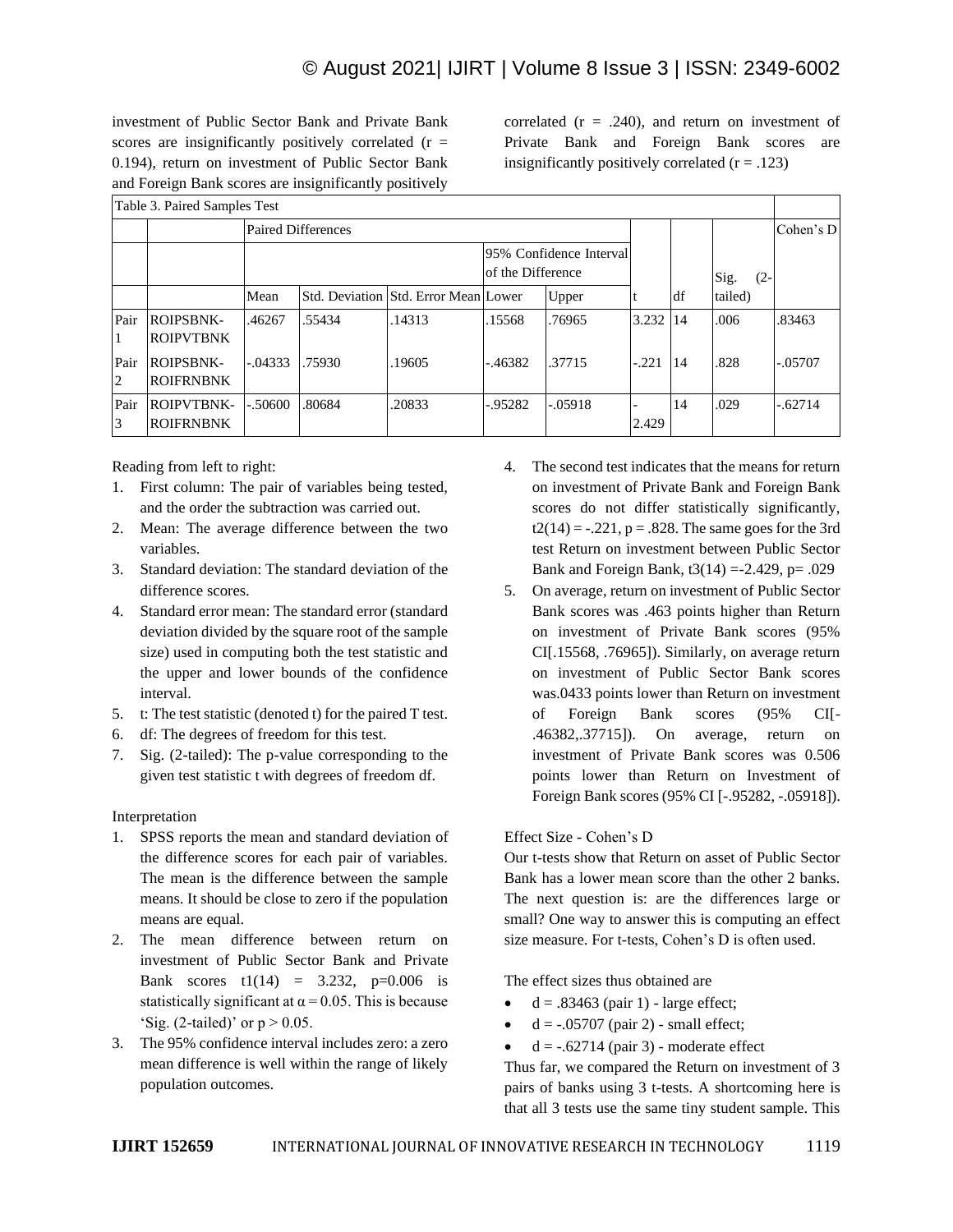increases the risk that at least 1 test is statistically significant just by chance. There are two basic solutions for this:

- apply a Bonferroni correction in order to adjust the significance level.
- run a repeated measures ANOVA on all 3 banks simultaneously.

# **CONCLUSION**

The study is an effort to compare the performance of Indian commercial banks on the basis of Return on Investment and to identify the best performer in the banking industry during the study period.

- 1. On average, return on investment of Private Bank scores lowest, then, scores Public Sector Bank, and Foreign Bank scores the highest.
- 2. The correlation between return on investment of Public Sector Bank, Private Bank and Foreign Bank scores (taking two at a time), are all insignificant.
- 3. Public Sector Bank score is weakly, positively correlated with both the remaining two Banks. Return on investment of Private and Foreign Bank scores are also positively correlated.
- 4. The mean difference between return on investment of Public Sector Bank and Private Bank scores are statistically significant at 95% level. But the mean difference between return on investment of Foreign Bank with Public Sector Bank and Private Bank respectively scores are statistically insignificant
- 5. Cohen's D effect size indicates the highest size difference exists among Public Sector Bank, and Private Bank, then Private Bank, and Foreign Bank, and the lowest size difference exists among Public Sector Bank and Foreign Bank.

In an economy, banking sector should remain stable and sound as it has significant impact on the economy. In the competitive environment, this all classes of banks operating in India need to perform better as well as to earn sufficient amount of earnings on its investment The investors are concerned about the return on their investment. The findings revealed on average, return on investment of Private Bank scores lowest, then, scores Public Sector Bank, and Foreign Bank scores the highest. The profitability of public sector banks is significantly affected by high operating costs. The management should take effective steps to

enhance their productivity by controlling operating cost by increasing labour productivity through the use of technology, low-cost funds and reorganising of unprofitable branches.

# REFERENCE

- [1] Anurag B Singh, P. T. (2012). A Study of Financial Performance : A Comparative Analysis of SBI and ICICI Bank. International Journal of Marketing, Financial Services & Management Research.
- [2] B.Pandy. (2015). Impact of priority sector advances on bank profitability:Evidence from scheduled commercial banks of India. BVIMSR's Journal of Management Research.
- [3] Barnali Basu (Banerjee), S. K. (2021). A COMPARATIVE STUDY ON RETURN ON ASSETS OF DIFFERENT INDIAN COMMERCIAL BANKS. Universe International Journal of Interdisciplinary Research, 176-183.
- [4] Bhawna Narang, N. P. (2011). Profitability Analysis : A Study of Indian Public Sector Banks . SS International Journal of Business and Management Research, 188-207.
- [5] Bhayani, S. J. (2006). Performance of New Private Sector Banks - A Comparative Study. Banking Review, 55-59.
- [6] Chaudhary, S. (2012). Performance Appraisal of Indian Banking Sector : A comparative study of selected public and private sector banks. International Journal of Research in Commerce and Management, 155-164.
- [7] Cheenu Goel, C. B. (2013). A Comparative Study on the Performance of Selected Public and Private Banks in India. Journal of Business Management& Social Sciences Research, 26-55.
- [8] K.G.Makesh. (2008). Financial Performance Analysis of Commercial Banks : A comparisan of Federal Bank, Dhanalakshmi Bank and SBI. Professional Bankers, 34-44.
- [9] Kavitha, M. (2012). Financial Performance of Selected Public Sector Banks in India. International Journal of Multidisciplinary Research.
- [10] M.Nagamani, K. (2014). Performance of Select Private Sector Banks -A Comparative Analysis. IJRFM.